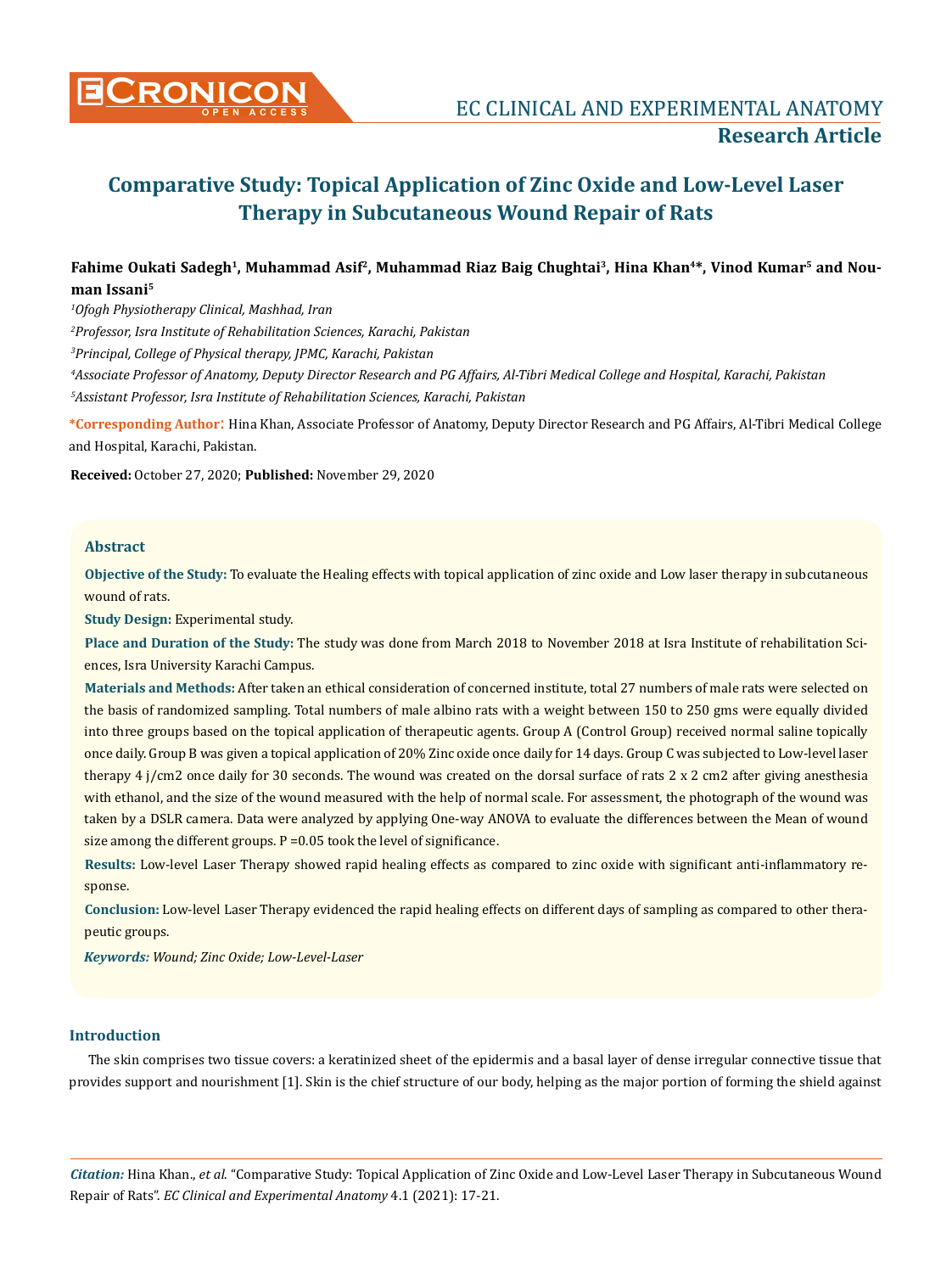18

external antigens [2,3]. The auto repairing function treats the skin as a special structure with unusual biological properties and composition [4]. The wound will fill with granulation and epithelialization, proceed through the maturation phase, and heal from the "bottom-up" [5]. Healing is a multifaceted process, happens in the production of scar tissue. The traditional model of healing shares several vibrant progressive stages, such as (1) Homeostasis, (2) inflammation, (3) proliferation and (4) remodeling. Homeostasis starts immediately after the wound formation. The proliferative phase begins once the wound is covered by re-epithelium, which will migrate to the wound's central region to cover the wound defect [6]. The abbreviation LASER has its beginning in the English language, abbreviating "light amplification by stimulated radiation emission." The word laser is established by usage and defines a source of monochromatic, intense, coherent, and collimated light whose radiation emission is done by stimulating the external field. The use of lasers is varied and growing in applications such as industry, engineering, and in medicine for the removal, cutting and coagulating of tissues. While the low-power ones are more commonly applied in tissue repair processes, such as muscle, joint, nerve, bone, and skin injuries [7]. Low-level laser therapy (LLLT) increases to the use of red-beam or near-infrared lasers with a wave-length 600 and 1000nm, power from 5 - 500 million watts. Lasers that are used in surgical procedures utilized 300 watts of power. Low-level laser therapy has shown improved scar formation and overall cosmetic appearance [8]. More than 300 enzymes are dependent on zinc for matrix metalloproteinase; (MMPs) and DNA and RNA polymerase. Zinc members belong to a huge group of zinc-containing proteins [9]. The essential part is related to its biological composition regarding its action in repairing the defected skin tissue either in normal or zinc-deficient persons [10]. The topical administration of zinc appears to be superior to oral therapy due to its action in reducing superinfections and necrotic material via enhanced local defense systems and collagen lytic activity. The sustained release of zinc ions stimulates the epithelialization of wounds. It helps the patient treatment with a good option that helps minimize the duration, patient compliance and beneficial results.

#### **Materials and Methods**

An experimental study was designed at Isra Institute of rehabilitation Sciences, Isra University Karachi Campus. The study was done from March 2018 to November 2018. After institutional ethical consideration, a total of 27 albino rats were taken through a randomized sampling technique. Total numbers of male albino rats with a weight between 150 to 250 gms were equally divided into three groups based on the topical application of therapeutic agents. Group A (Control Group) received normal saline topically once daily. Group B was given a topical application of 20% Zinc oxide once daily for 14 days. Group C was subjected to Low-level laser therapy 4 j/cm<sup>2</sup> once daily for 30 seconds. The wound was created on the dorsal surface of rats 2 x 2 cm<sup>2</sup> after giving anesthesia with ethanol, and the size of the wound measured with the help of normal scale. After creating a wound, the animals were kept in separate cages. Animals were fed normally by the marinating day and light cycle. The wound was measured on days 0, 3, 7, and 14 to evaluate the healing rate among the different groups. For assessment, the photograph of the wound was taken by a DSLR camera. Data were analyzed by applying One-way ANOVA to evaluate the differences between the Mean of wound size among the different groups.  $P = 0.05$  took the level of significance.

# **Results**

Figure 1 shows the size of the wound among the different groups on separate days of sampling through photographs.

Figure 2 shows the graphical presentation of Mean wound size among the different groups on separate days of sampling.

Table 1 shows level of significance among the different groups according to days of sampling.

*Citation:* Hina Khan., *et al*. "Comparative Study: Topical Application of Zinc Oxide and Low-Level Laser Therapy in Subcutaneous Wound Repair of Rats". *EC Clinical and Experimental Anatomy* 4.1 (2021): 17-21.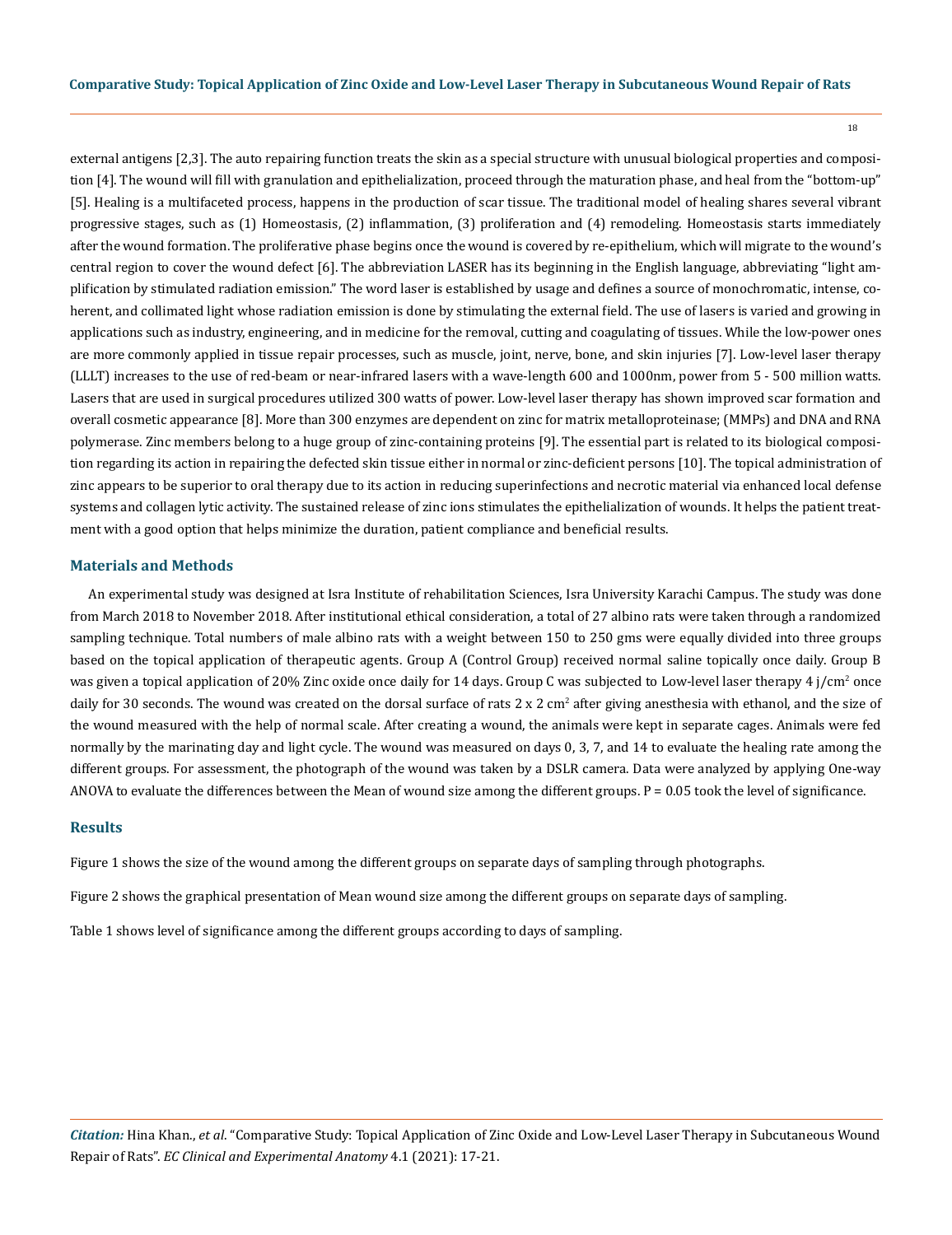

*Figure 1: Shows the size of the wound among the different groups on separate days of sampling through photographs.*



*Figure 2: Shows mean ± SD of wound size among different groups (cm2 ).*

*Citation:* Hina Khan., *et al*. "Comparative Study: Topical Application of Zinc Oxide and Low-Level Laser Therapy in Subcutaneous Wound Repair of Rats". *EC Clinical and Experimental Anatomy* 4.1 (2021): 17-21.

19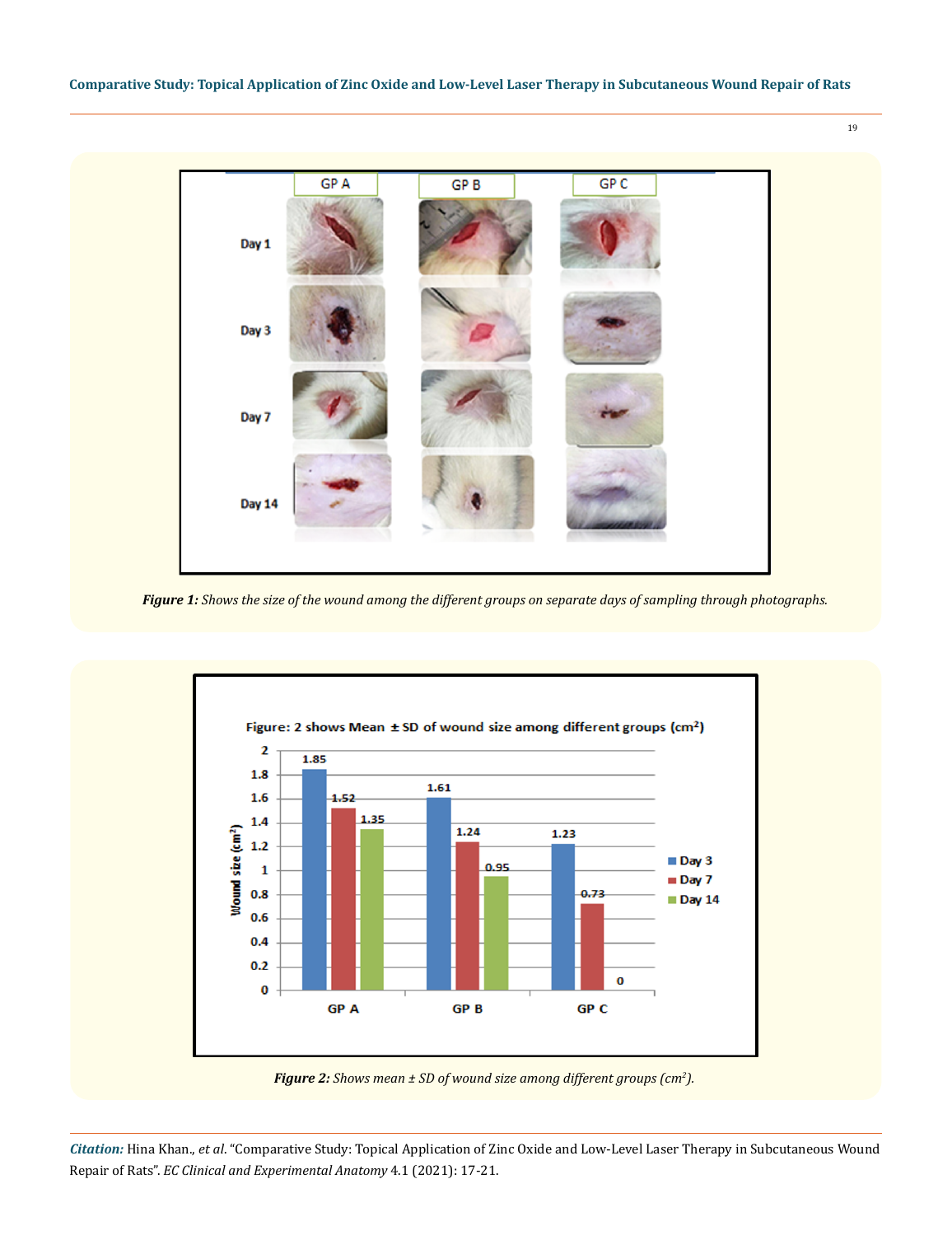| <b>Groups</b> | Day 3        | Day 7        | <b>Day 14</b> |
|---------------|--------------|--------------|---------------|
| Group C vs A  | ${}_{0.001}$ | ${}_{0.001}$ | ${}_{0.001}$  |
| Group C vs B  | ${}_{0.001}$ | ${}_{0.001}$ | ${}_{0.001}$  |

*Table 1: Show the (P value) the differences between the wound sizes among different groups.*

# **Discussion**

According to the results of a study conducted by de Medeiros., *et al*. (2017), the use of Low-Level Laser Therapy over the skin and its surrounding tissue showed significantly increased skin and significantly increased scar tissue recovery stimulated by increased vascular perfusion and through induction of anti-inflammatory activities. However, low-intensity laser application can potentiate vascular perfusion; the same can be seen in our study that showed the fastest healing pattern was by applying low laser therapy. Similar results were found in the present study that low-level laser therapy can potentiate the fastest repair of wound [11]. As evidence, the results of Ahmed., *et al*. (2018) showed that the low-energy laser application, along with Quercetin, showed significant bio stimulating effects on epidermal wounds in rats. It minimizes the time duration of the inflammatory phase and boosts the cell proliferation, and within a minimal period, the maturation stage had begun. Same as in the present study, the early decreased size of wound in the group of low intensity of laser showed its efficient part to minimize the period during inflammation that results in the early phase of granulation had begun. A similar finding was observed in the present study, the fastest availability of fibroblast at the site of the wound that initiates the process of granulation and enhances the rate of healing [12]. One of the study results shows the significant effects of diode laser with the dose of 5 J/cm<sup>2</sup> with different power used to treat the wound, the groups of animals with steroid and non-steroid treatment, and the topical application of laser. The fastest wound repair was found in the non-steroid treated group and laser application, while the steroid-treated group with laser application showed no significant effects in wound repair. The same results were found in the recent study [13]. Histological assessment of wound repair was assessed in animal-based study after application of low-level laser therapy; the results show on comparison with the group without laser irradiation, the laser therapy accelerates the healing process with reduced duration of inflammatory phase and in turn stimulate the granulation process and fastens the rate of healing. The following effects were found in the present study that low-level laser therapy reduces the inflammatory phase and accelerates healing phases [14]. Zinc oxide topical application showed a beneficial role in the healing process in comparison with platelet-rich plasma. Both therapeutic groups significantly accelerated the healing effects, while in the recent study, the results showed laser-treated group evidence a significant role in comparison with zinc oxide [15,16]. Under the study results that showed a significant role of zinc oxide in wound repair, either it covers different types of wounds. The micronutrients are the essential components of zinc oxide, and these accelerate the potential environment for healing. In the present study, laser therapy showed significant results compared to zinc oxide [17,18].

#### **Conclusion**

Both therapeutic groups showed beneficial results when it came to wound healing. However, Low-Level Laser Therapy showed much more profound results than Zinc Oxide, indicating it to be a better option in treating wounds. Low-Level Laser Therapy inhibited inflammatory activity, increased vascular proliferation, and increased granulation tissue formation, which resulted in a favorable and much better healing process. More studies can be done to compare how Low-Level Laser Therapy is effective compared to other therapeutic options done in wound healing.

# **Bibliography**

- 1. [Martin P. "Wound healing--aiming for perfect skin regeneration".](https://science.sciencemag.org/content/276/5309/75) *Science* 276.5309 (1997): 75-81.
- 2. Hu L., *et al.* ["Herbal medicines that benefit epidermal permeability barrier function".](https://www.researchgate.net/publication/277338224_Herbal_medicines_that_benefit_epidermal_permeability_barrier_function) *Dermatologica Sinica* 33.2 (2015): 90-95.

*Citation:* Hina Khan., *et al*. "Comparative Study: Topical Application of Zinc Oxide and Low-Level Laser Therapy in Subcutaneous Wound Repair of Rats". *EC Clinical and Experimental Anatomy* 4.1 (2021): 17-21.

20